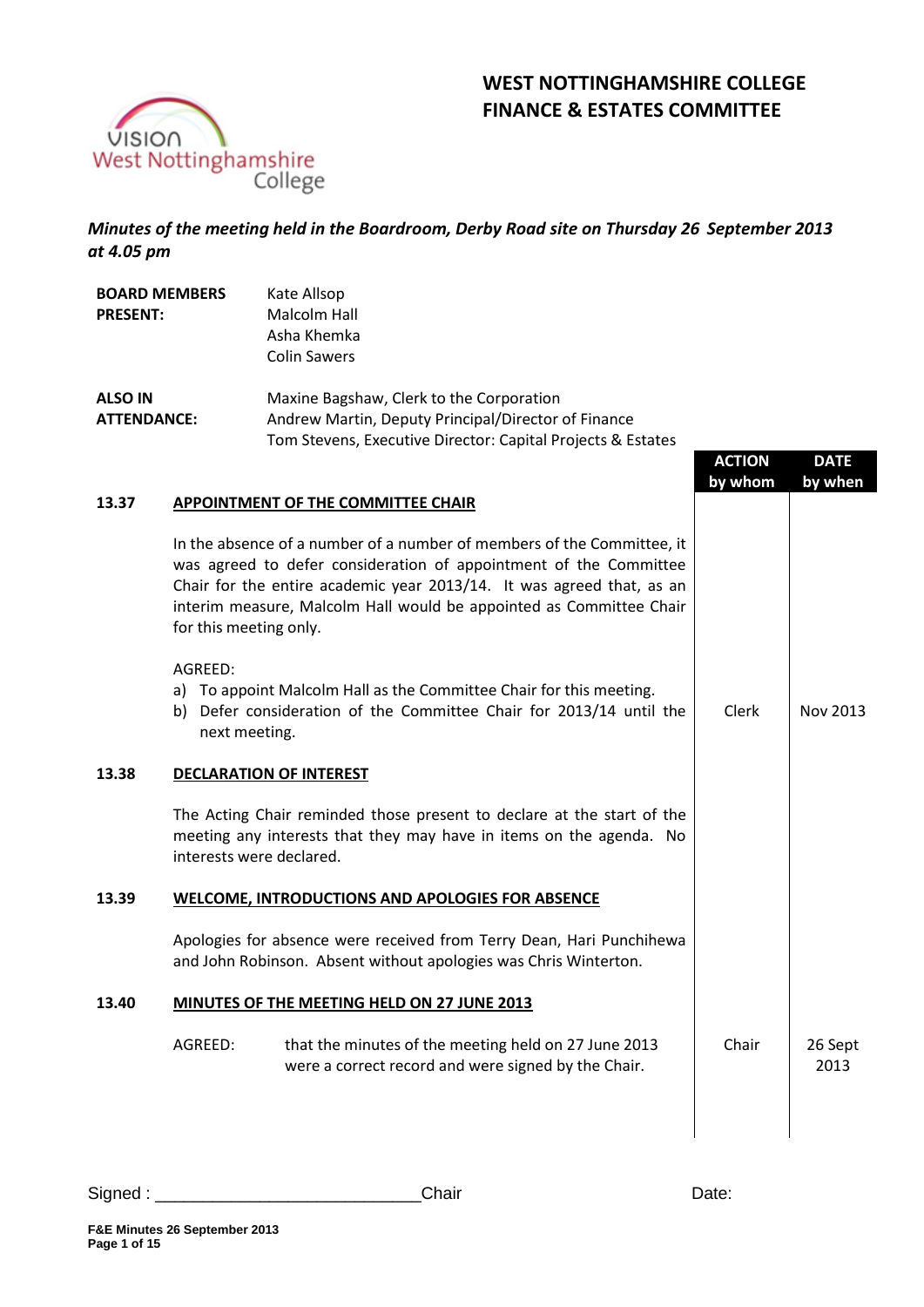| 13.41 | <b>MATTERS ARISING AND ACTION PROGRESS REPORT</b>                                                                                                                                                                                                                                                                                                                                                                                                                                                                                                                                                                                                                                                                                                                                                                                                                                                                                                                                                                                                                                                                                                                                                                                                                                                                                       |        |           |
|-------|-----------------------------------------------------------------------------------------------------------------------------------------------------------------------------------------------------------------------------------------------------------------------------------------------------------------------------------------------------------------------------------------------------------------------------------------------------------------------------------------------------------------------------------------------------------------------------------------------------------------------------------------------------------------------------------------------------------------------------------------------------------------------------------------------------------------------------------------------------------------------------------------------------------------------------------------------------------------------------------------------------------------------------------------------------------------------------------------------------------------------------------------------------------------------------------------------------------------------------------------------------------------------------------------------------------------------------------------|--------|-----------|
|       | Members reviewed the content of the minutes and the action progress<br>schedule and the following was noted:                                                                                                                                                                                                                                                                                                                                                                                                                                                                                                                                                                                                                                                                                                                                                                                                                                                                                                                                                                                                                                                                                                                                                                                                                            |        |           |
|       | Page 4 - the Executive Director: Capital Projects & Estates confirmed<br>that a post occupancy evaluation report was required by the SFA as<br>part of the capital investment criteria. He confirmed that this report<br>would be prepared 12-18 months post completion. He explained that<br>the team were now gathering the data required to compare prior and<br>current performance, eg in relation to energy use, occupation<br>utilisation etc. In addition, the College will also want to evaluate the<br>impact of curriculum in the new facilities and update. He envisaged<br>that the report would be available for June 2014. He explained that<br>the report is a requirement by the SFA and actually influences any<br>future claims for funding. Therefore, if requested, the College may<br>have to complete earlier than the envisaged timetable.<br>Page 8 - Ioan facilities approved by the Board at its July meeting.<br>٠<br>Page 12 - Ioan terms reviewed and discussed by the Board at its July<br>٠<br>meeting.<br>Pay policy $-$ this recommendation is to be considered by this<br>Committee at its meeting in November and then presented to the<br>Board in the same month for consideration and decision.<br>AGREED:<br>To note the content of the update provided.                                        | ED CPE | June 2014 |
| 13.42 | PROPERTY STRATEGY UPDATE                                                                                                                                                                                                                                                                                                                                                                                                                                                                                                                                                                                                                                                                                                                                                                                                                                                                                                                                                                                                                                                                                                                                                                                                                                                                                                                |        |           |
|       | The Executive Director: Capital Projects & Estates introduced this item<br>and drew members' attention to the following:                                                                                                                                                                                                                                                                                                                                                                                                                                                                                                                                                                                                                                                                                                                                                                                                                                                                                                                                                                                                                                                                                                                                                                                                                |        |           |
|       | Cladding six-storey tower and other buildings - LRC, Enviro Block, HE<br>Centre and Relish all complete. External lighting and signage almost<br>ready to be installed. He explained that the external lighting<br>consisted of pathway lights.<br>Programme is on time, overall expenditure of £1,147,801 plus VAT to<br>٠<br>the end of August equates to 32% of the contract.<br>The Committee has approved the tender sum of £3,535,902 plus VAT<br>$\bullet$<br>and for future consideration £262,594 plus VAT 'out of scope works'.<br>This includes installation of external lighting to buildings.<br>He<br>explained that some items had been deferred and deemed as out of<br>scope for this particular stage in development given that they could<br>be retro fitted. However, a decision was taken over the summer to<br>include an element of lighting at this point in time which required<br>installation behind the cladding, rather than to wait to retro fit.<br>Installation of external lighting to the LRC, Enviro Block and Relish has<br>٠<br>necessarily been advanced at a cost of £24,486 plus VAT and debited<br>at this stage in the programme against the contingency. It was<br>explained that the College has commissioned down lights rather than<br>the more expensive up lights originally envisaged. |        |           |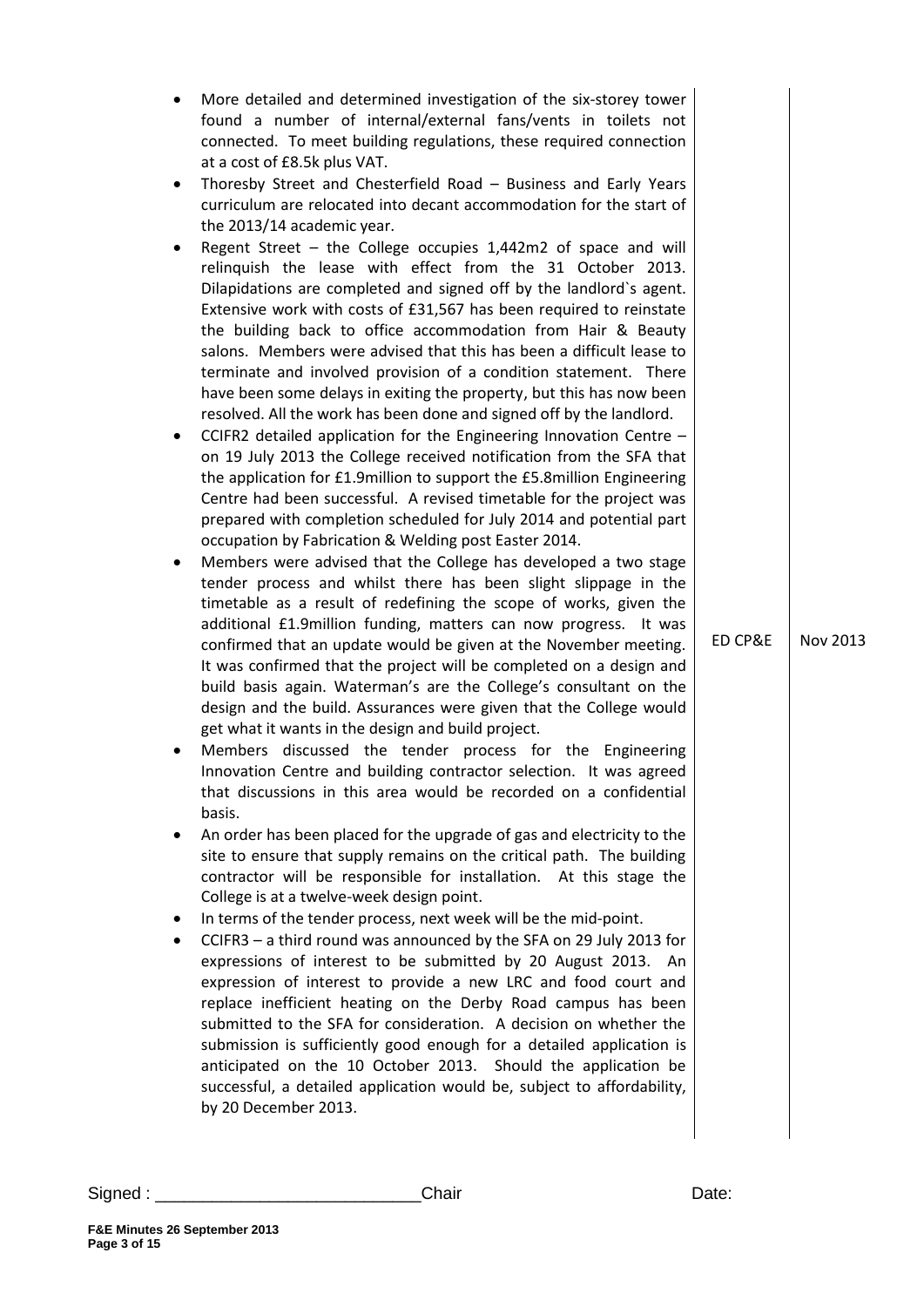- At this stage it is estimated that professional fees in the region of £15k plus VAT would be expended to prepare a detailed application and bid. Members reviewed the detailed schedule at page 23 and agreed that they should be revisited prior to the October Board meeting so that more accurate costs could be considered and approved rather than the estimates provided here. It was noted that the CCIFR3 is a £200million pot of funding and it is believed that applications totalling £315million have been made.
- Studio School the Secretary of State allocated a procurement budget of £1,339,088 including VAT for Construction, ICT and fit out. Tendering for a building contractor is underway with the expectation that an appointment will be made next week.

Members took the opportunity to discuss in more detail the College`s application for Capital Investment Fund Round 3. It was noted that, at this stage, the bid has been submitted at the highest level to see if the bid criteria can get through the 'expression of interest' stage. If this stage is successful then a much more detailed bid will be required. It was noted that all approved projects must be completed and operational by September 2015 ready for the 2015/16 academic year. Similar to previous CCIF rounds, the minimum project value will normally be £3million. In exceptional circumstances colleges can submit applications for projects with a minimum value of £1.5million. Agency contribution would normally be one third of project value.

Members reviewed paragraph 6.12 onwards and noted the detail of the proposed project and estimated fees at paragraph 6.7. As previously discussed, it was agreed that much more clarity was required regarding professional fees proposed and this would be summarised for the Board at the October meeting. Members reviewed the preliminary design images and all agreed that if it could be completed, the LRC in particular would be a fantastic facility for students.

Members discussed the Studio School in more detail and were advised that two contractors on the framework have submitted proposals and at this stage only one is realistic. The Executive Director: Capital Projects & Estates confirmed that he would have further discussions with the contractor next week. It was noted that the DfE have specified the framework list of contractors. This is a brand new Government framework that has been set up and unfortunately does not include any local construction companies.

It was explained that the College provided an invitation to six companies to tender, and only two have said that they were interested. The hope is to appoint a contractor next week and if this is done, the project will complete to timetable. The Finance Director indicated that the Studio School is unable to formally contract until a funding agreement is in place and this is not expected until March 2014, and therefore there will be a lull in activity.

Signed : \_\_\_\_\_\_\_\_\_\_\_\_\_\_\_\_\_\_\_\_\_\_\_\_\_\_\_\_Chair Date: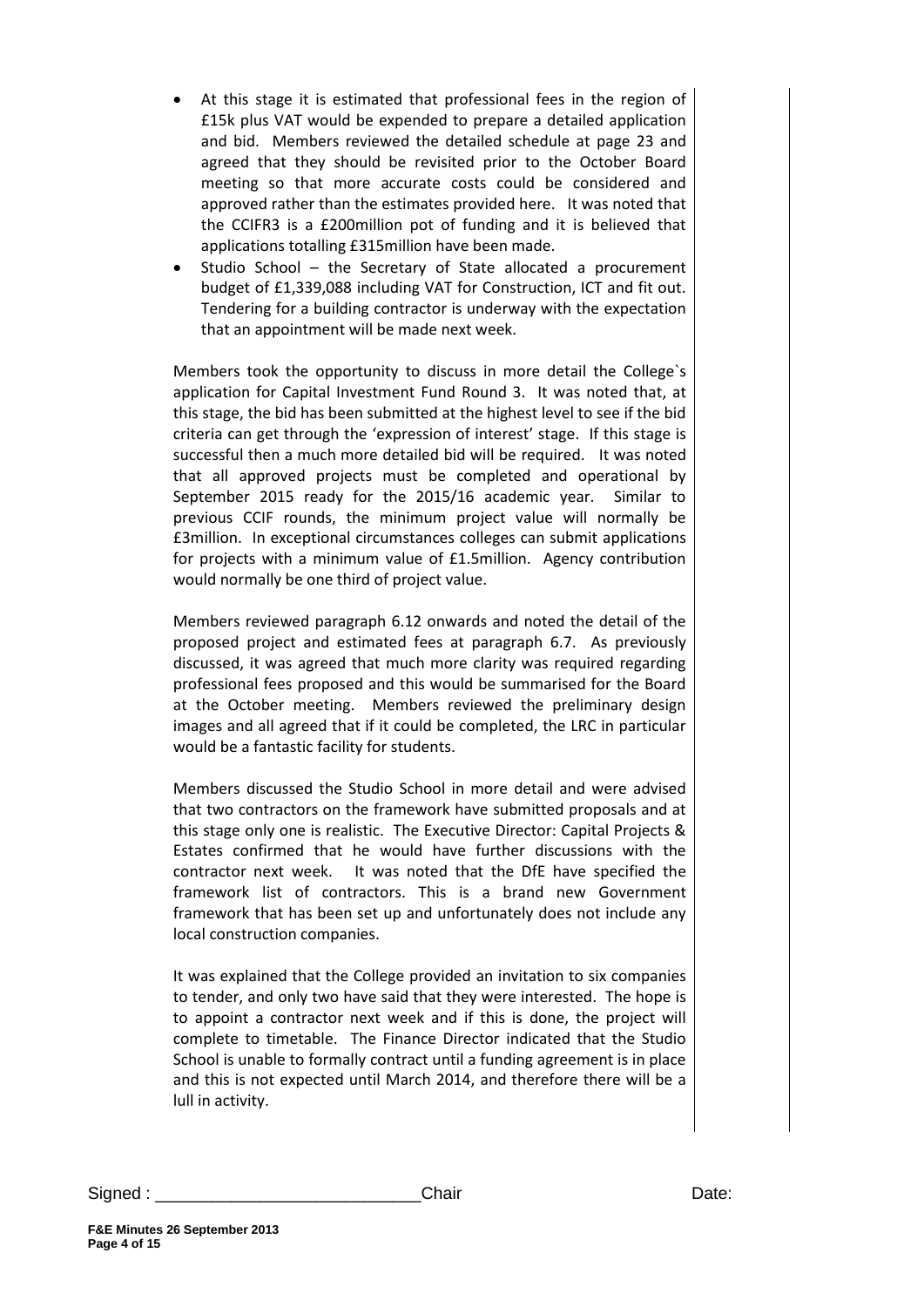|       | Members discussed the Estates report in general and all acknowledged<br>that in future meetings there was a real benefit in having a standing<br>agenda item report on the VWS state. The role of this Committee would<br>be to monitor and offer a guidance role to the VWS Board of Directors.                                                                                                                                                                                                                                                                                                                                                                                                                                                                                                                                                                                                                                                                                                                                                                                                                                                  | ED CP&E | Standing<br><b>Item</b> |
|-------|---------------------------------------------------------------------------------------------------------------------------------------------------------------------------------------------------------------------------------------------------------------------------------------------------------------------------------------------------------------------------------------------------------------------------------------------------------------------------------------------------------------------------------------------------------------------------------------------------------------------------------------------------------------------------------------------------------------------------------------------------------------------------------------------------------------------------------------------------------------------------------------------------------------------------------------------------------------------------------------------------------------------------------------------------------------------------------------------------------------------------------------------------|---------|-------------------------|
|       | AGREED:<br>To note the content of the report.<br>a)<br>Agree continued support for the pursuance of the CCIF R3 bid.<br>b)                                                                                                                                                                                                                                                                                                                                                                                                                                                                                                                                                                                                                                                                                                                                                                                                                                                                                                                                                                                                                        |         |                         |
|       | David Overton left the meeting at 4.50 pm.                                                                                                                                                                                                                                                                                                                                                                                                                                                                                                                                                                                                                                                                                                                                                                                                                                                                                                                                                                                                                                                                                                        |         |                         |
| 13.43 | <b>LONG TERM MAINTENANCE PLAN</b>                                                                                                                                                                                                                                                                                                                                                                                                                                                                                                                                                                                                                                                                                                                                                                                                                                                                                                                                                                                                                                                                                                                 |         |                         |
|       | The Executive Director Capital Projects and Estates introduced this item<br>and drew members' attention to the following:                                                                                                                                                                                                                                                                                                                                                                                                                                                                                                                                                                                                                                                                                                                                                                                                                                                                                                                                                                                                                         |         |                         |
|       | Planned and reactive maintenance for 2012/13 - £637,253.39<br>$\bullet$<br>committed against a budget of £634,620. Planned maintenance was<br>£235,997.39 and reactive maintenance was £401,256.<br>Reactive maintenance expenditure includes £8,930 for dilapidation<br>٠<br>work prior to termination of lease on Enterprise Court, Hamilton<br>Way, Mansfield.<br>All planned maintenance projects for 2012/13 are complete at<br>٠<br>£235,997.<br>Planned and reactive maintenance for $2013/14 - a$ budget of £600k<br>٠<br>allocated (reactive maintenance £400k and planned maintenance<br>£200k).<br>Planned maintenance $2013/14 - a$ total of £75,126.15 expenditure is<br>$\bullet$<br>allocated against an approved budgetary expenditure of £174,025.75.<br>The provision of a new science laboratory at Derby Road at an<br>$\bullet$<br>estimated cost of £75k is the most significant project. The design is<br>still in the planning stage and a January 2014 start is anticipated.<br>The construction of a Derby Road new boundary wall by students and<br>tutors at an estimated cost of £15k will commence in October 2013. |         |                         |
|       | AGREED:<br>To note the content of the update provided.                                                                                                                                                                                                                                                                                                                                                                                                                                                                                                                                                                                                                                                                                                                                                                                                                                                                                                                                                                                                                                                                                            |         |                         |
| 13.44 | <b>MANAGEMENT ACCOUNTS - DRAFT TO 31 JULY 2013</b>                                                                                                                                                                                                                                                                                                                                                                                                                                                                                                                                                                                                                                                                                                                                                                                                                                                                                                                                                                                                                                                                                                |         |                         |
|       | The Director of Finance introduced this item and drew the following to<br>members' attention:                                                                                                                                                                                                                                                                                                                                                                                                                                                                                                                                                                                                                                                                                                                                                                                                                                                                                                                                                                                                                                                     |         |                         |
|       | The College performance has failed to meet budgeted and forecast<br>$\bullet$<br>targets for the 2012/13 financial year resulting in a loss before<br>interest and depreciation of £185k.<br>Whilst the College reported results will remain in surplus before<br>$\bullet$<br>FRS17 charges due to the performance of bksb and the<br>implementation of VWS, there remains concern and actions<br>necessary in order to ensure that the 2013/14 financial year hits<br>target.                                                                                                                                                                                                                                                                                                                                                                                                                                                                                                                                                                                                                                                                   |         |                         |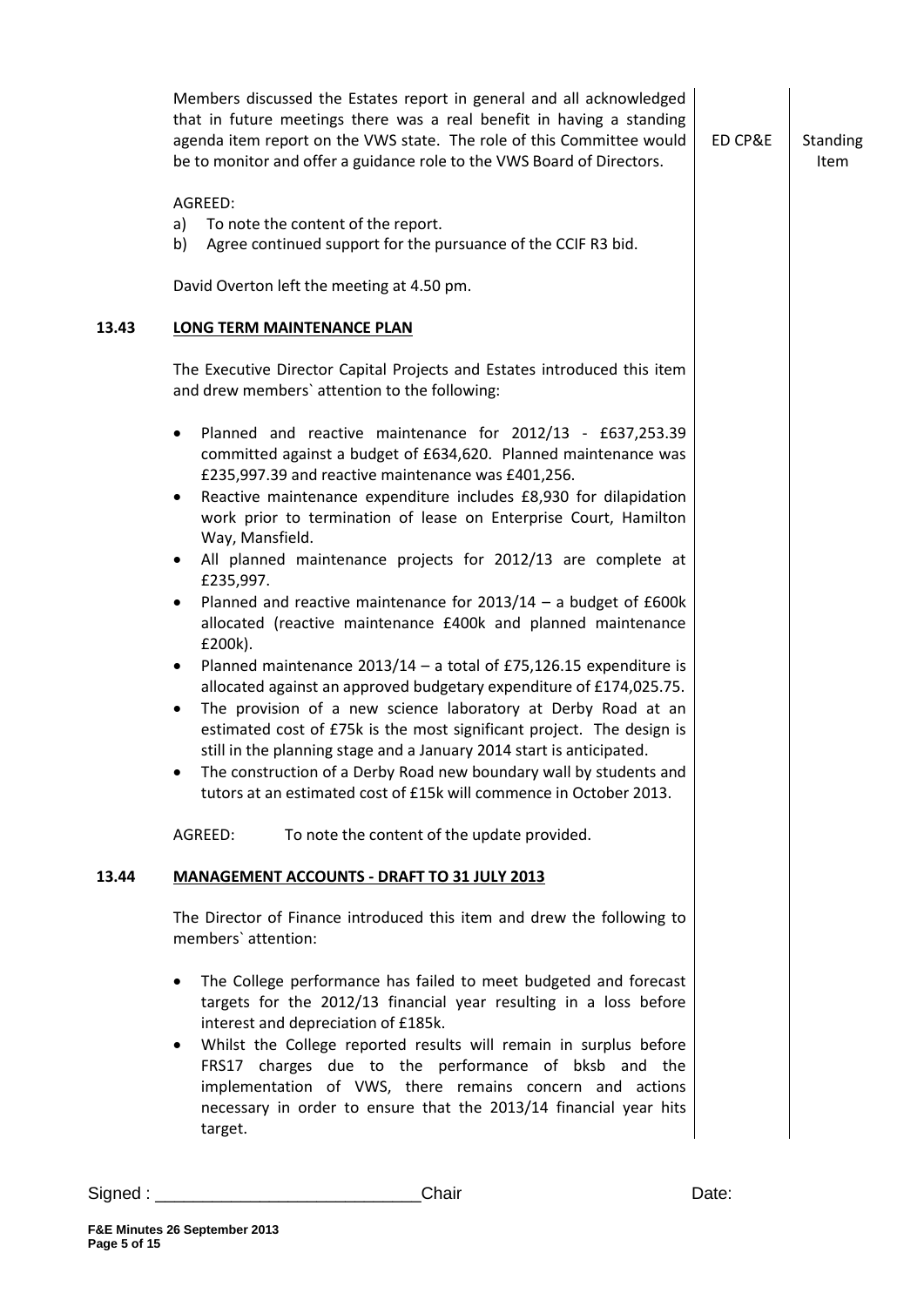- Annex 1 to the report sets in some detail the College result for the year and highlights a number of areas which must be addressed in order to deliver the planned result for 2013/14.
- Total income for the year of £49.7million is around £1.558million better than had been forecast with the significant factor within this position being the additional activity being delivered through partners, including Vision Workforce Skills.
- Whilst on the face of it, this should be a positive position; the additional income is matched almost entirely by additional costs resulting in no impact on the bottom line. It is fair to say that the pass through of VWS activity supports this position, meaning that the additional income is all additional costs.
- Partner gross margins for the year of £3.657million is £33k stronger than forecast for the year.
- Apprenticeship activity for direct delivered activity of £1.343million fell short of forecast by £265k, all of which results in a direct impact on the bottom line. Plans for 2013/14 will be important to meet as failure to hit target will have a similar impact on profitability.
- Inter company recharge income has been significantly different to the forecast for the year which has been specifically related to the transfer of Safety Plus into the College. The expected volumes of activity in the second half of the year have not been delivered resulting in the surplus from this activity not being available to be transferred to the College. For 2013/14, the costs are now within College and must deliver the anticipated values of activity.
- Pay costs of £25.8million have over spent by £396k.
- Restructuring costs have been significant in the year, with an initial planning assumption that there would be no costs incurred within the year. Expenditure of £213k includes in year responses to requested restructure and some economic decisions taken with specific staffing issues. However, it is not a sound outcome to have incurred such costs when the budget at the start of the year was sufficient to support a staffing cohort with the capacity to deliver the College`s objectives.
- Administrative costs have overspent budget through the payment of bonuses (£75k), and a number of overspend areas which in some cases (Network Management, Marketing, Learner Administration) have been driven by the implementation of Job Evaluation. Overtime has impacted on the Marketing position as has additional invigilation costs for Learner Administration.
- Premises costs have over spent by £90k in the year which is a combination of additional costs for cleaning staff and premises overtime costs (£76k+ on costs, £25k over spend).
- Temporary staffing costs of £286k in the year presents a significant over spend against the mid year forecast and against the original zero budget. £70k has been spent in Directorate (interims for Standards and Employer Engagement), with £46k spent in Care and £57k in Hair & Beauty. Computer Science and Art & Design have sent a further £29k and 20k respectively whilst finance has incurred £27k in costs. To some extent, these costs have an offset in the vacant post but in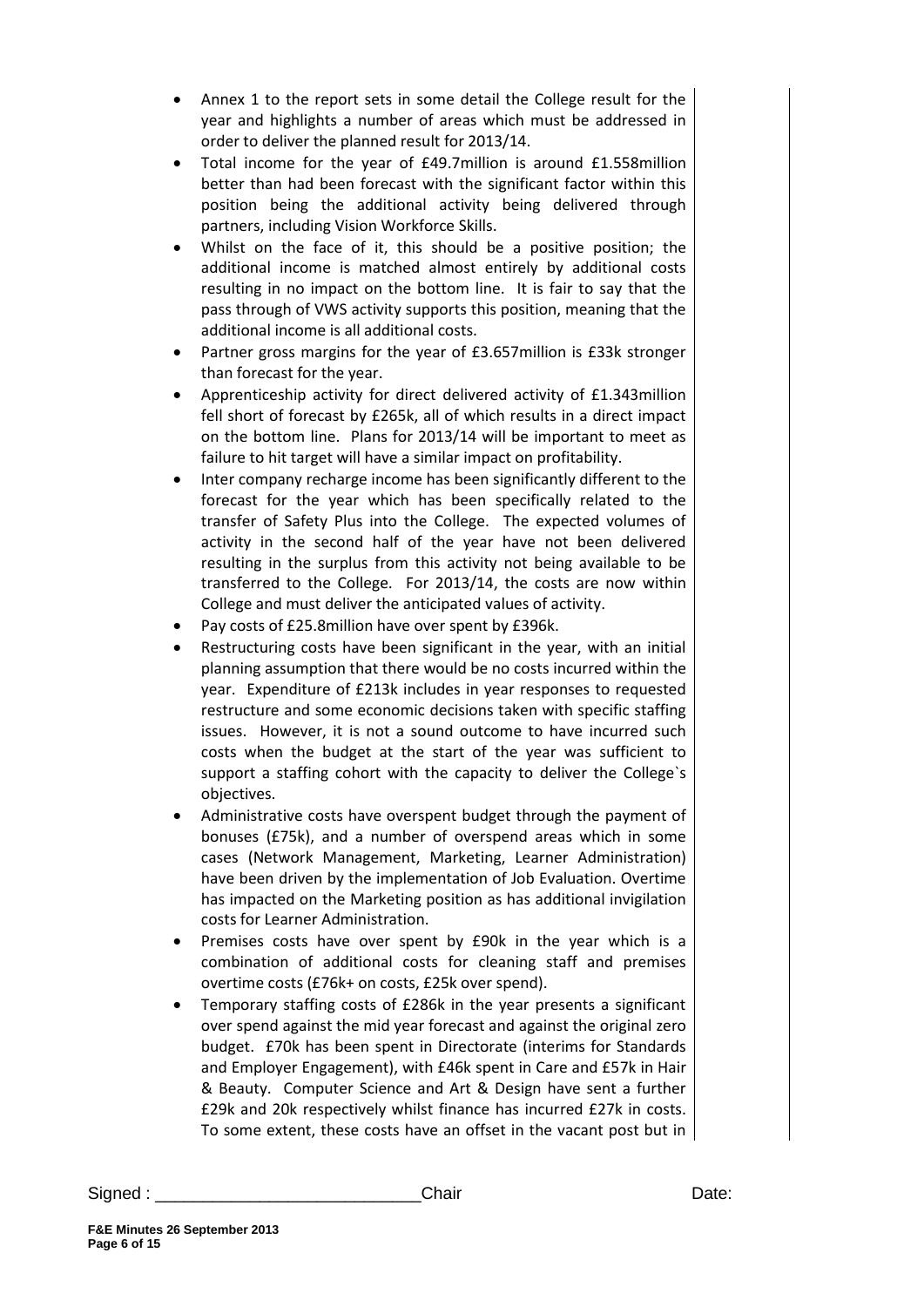all cases this is either additional cost (sickness) or extra cost due to the flexible nature of appointment.

- Across all pay budgets, it is critical that budget holders spend within the allocated budget which is sufficient for the establishment agreed in 2013/14.
- Non pay costs, setting aside partner costs, have over spent against budget by £853k.
- Over spends in teaching non pay costs are driven largely by the additional equipment and materials costs for Hair and Beauty, accounting for £89k of this variance. Across other areas, travel is a significant drain on non pay budgets and in Work Related Training and Engineering, the use of associate deliverers adds to the problem.
- Budgets have been allocated to schools of learning for non pay in 2013/14 and it is crucial that the importance of operating within such budgets is understood and implemented.
- Consultancy costs have contributed a £64k over spend in year with decisions made to pursue the Studio School, Francesco partnership and IiP impacting. In addition, the problems within Health & Safety have added a further £12k to the adverse position. The use of consultants in most cases is optional and decisions made must only be taken where such costs can be demonstrably supported by clear and defined under spend in other areas.
- The delays in exiting Regent Street have contributed to the overspend on rent of £74k. In this case, a failure to plan ahead for swift exit must be avoided in other exited properties where on-going liabilities could continue.
- Examination & Registration fees of £1.096million have over spent the forecast value by £82k, following an increase from the original budget of £920k. Examination and registration fee budgets are set from the curriculum planning process which should only differ according to mix. In all awarding body considerations, economic value of the qualification should be a key consideration alongside educational suitability as the College does not use the lowest cost awarding body in many cases.
- In order to address the performance of 2012/13 and meet the budgetary targets for 2013/14, the College Leadership Team should understand the requirements clearly moving forwards.
- In any sense, the requirements remain the same for 2013/14 as they have been for any other year with budget holders required to deliver their outcomes within the allocated budgets set. Whilst this was the case for 2012/13, too many decisions have been made due to the circumstances in effect at the time, many of which where deemed necessary to the medium or long term objectives for the College.
- Whilst this may well be the case, the College cannot sustain another year of missed budgetary targets in 2013/14 following the out turn for 2012/13. In this respect, there are a number of key priorities which must be met and monitored during the 2013/14 financial year in order to get back on track and demonstrate financial control to the Board:

Signed : \_\_\_\_\_\_\_\_\_\_\_\_\_\_\_\_\_\_\_\_\_\_\_\_\_\_\_\_Chair Date: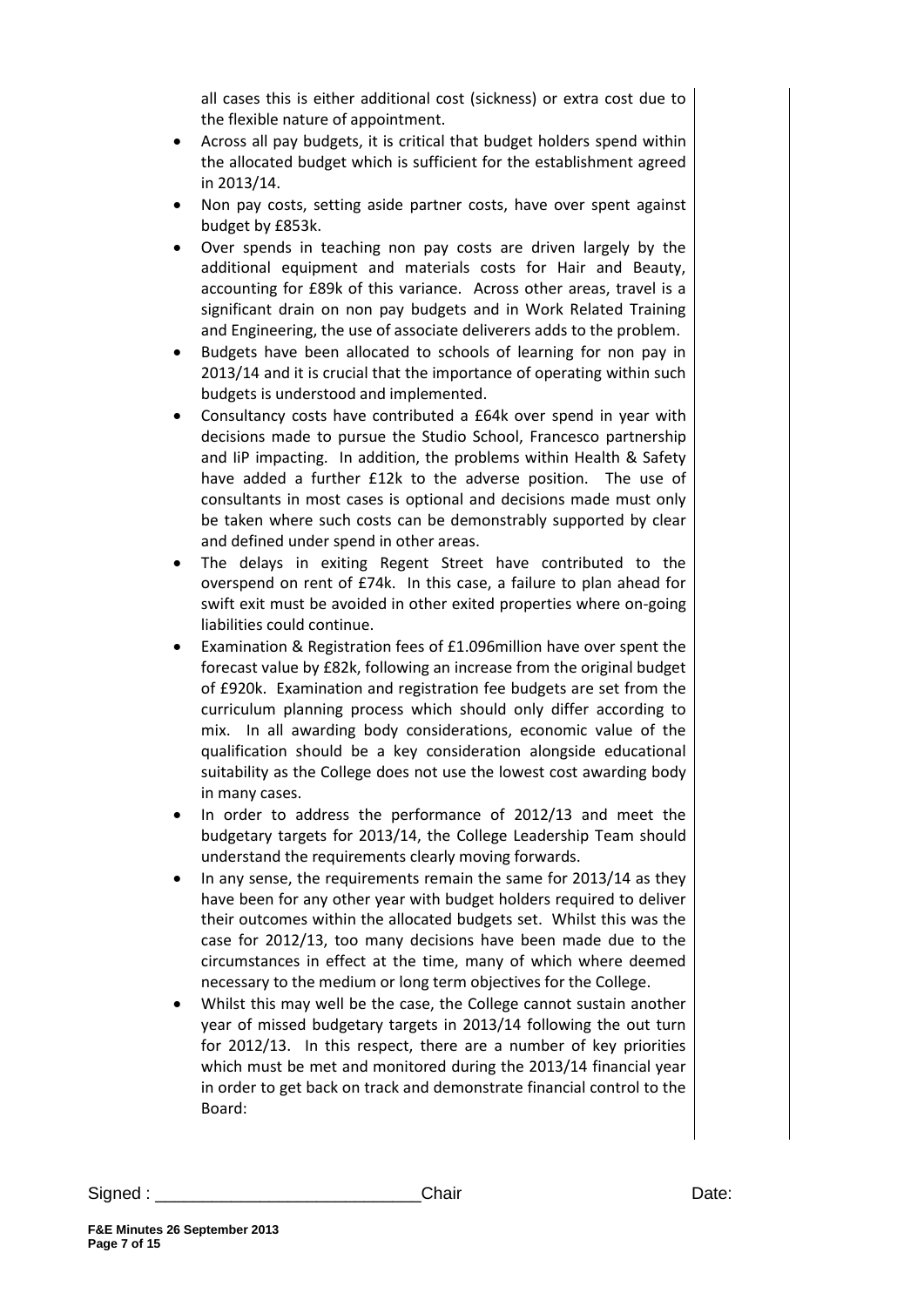- (i) Achievement of the direct delivery targets for 16-18 Apprenticeships in particular for the 2012/13 budget of £1.735million (2012/13 out turn of £1.343million).
- (ii) Management of the partnership programme within the values set out for both income and costs in order to generate the planned margin. Partner income of £12.421million and costs of £9.385million (75.6% of income).
- (iii) Achievement of and operating within all pay budgets for 2013/14, such that decisions for replacement posts should be subject to an appraisal of the operating procedures within the team to determine if the vacancy can be secured as an efficiency gain. The budget for 2013/14 is similar to the actual spend in 2012/13.
- (iv) Non pay allocations within teaching departments to be managed within budget across all areas with particular emphasis to be paid to team and schools moving in year or recently moved (Engineering, Hair & Beauty).
- (v) Consultancy costs to be minimised with any unbudgeted expenditure to be cleared offset against an identified under spend within other budgets.
- (vi) Building exits to be managed and monitored ahead of time to ensure a planned and efficient exit.
- (vii) The use of delivery partners outside of the partner programme to be offset against specific and delivered staffing vacancy savings in all cases (Engineering and Work Related Training of particular note).
- (viii) An economic assessment of the costs and income associated with the resources now within College for both the RTT project and Safety Plus to determine the extent of resource requirement against the planned and actual delivery caseload. Case loadings and economic monitoring to be carried out on work related learning activity to ensure viability
- As long as all budget holders can manage and deliver within the allocated budgets, the overall target operating surplus before depreciation and interest costs for the College for 2013/14 of £1.2million can be delivered.
- As the College and therefore College Group has not attained its targeted result for the year, it is important to examine the impact on the Group balance sheet and the affordability assessment carried out in support of the College`s capital programme.
- Annex B contains the forecast group year end balance sheet as at 31 July 2013.
- The investment in land and buildings as part of the capital programme has increased group fixed assets to £38.5million, increasing by £20.4million for the capital programme to date.
- Whilst cash balances remain healthy at the group level with £10.5million in the bank, the Group will be reporting net current assets as at 31 July 2013 of £1.99million. This results from a number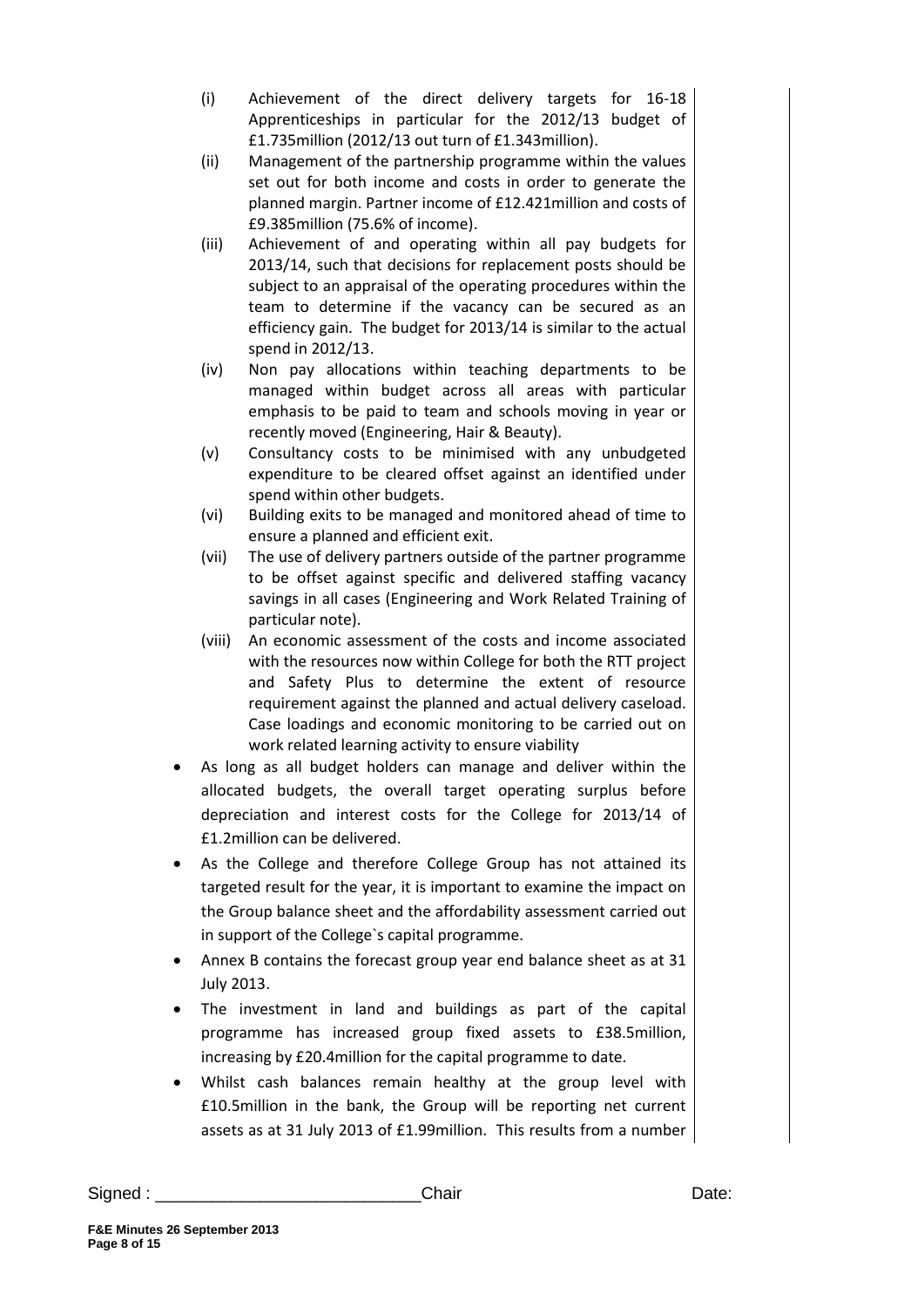of planned actions in delaying the second tranche of borrowing associated with the capital programme and utilising the liquidity within the balance sheet.

- At Group level, a significant sum (£2.4million) has been provided as a liability to meet dilapidations costs within VWS, which will ultimately not be required until the time of the lease break for each property. In addition, the implementation dowry has been received in advance of need, providing further current liquidity and enabling the delay in accessing the second tranche of commercial debt until August 2013.
- Analysis of the expenditure, borrowing and grant receipts demonstrates the front loading of the College reserves contribution at the expense of loan finance. Annex C shows the planned financing of the current agreed programme.
- Annex D sets out the position of financing the programme as at the end of July 2013, with the College`s contribution ahead of its total commitment (due to having access to sufficient liquidity) with sufficient financing available through the second tranche of the commercial loan and confirmed capital grants. Disposal proceeds will provide further funding but are not required as their timing cannot be guaranteed.
- Whilst the performance of the College in 2012/13 is disappointing, the College Group results have managed this in some ways to ensure that an operating surplus after depreciation and interest will be achieved. However, this result falls short of budget and forecast and the issues and causes identified must be addressed into 2013/14 to ensure that the budget is achieved.
- The College has used its liquidity across the Group to push back on accessing its loan finance to support the capital programme and minimise interest charges. Whilst this has had the affect at the balance sheet date of returning a Group net current liability position, there is sufficient access to financing to correct this position, with sufficient affordability to complete the programme as planned.
- It will be important that not only the revenue budget hits targets in 2013/14 but that the capital programme remains within the approved values up to completion in September 2014. The management and monitoring of the capital programme must be sound to prevent any over spend.
- The Board will need to be satisfied into 2013/14 that the College is performing as budgeted in the first quarter of the year, in addition to the performance of all subsidiaries, with a particular emphasis on Vision Workforce Skills, as the dowry implementation income reduces and the true trading performance becomes apparent.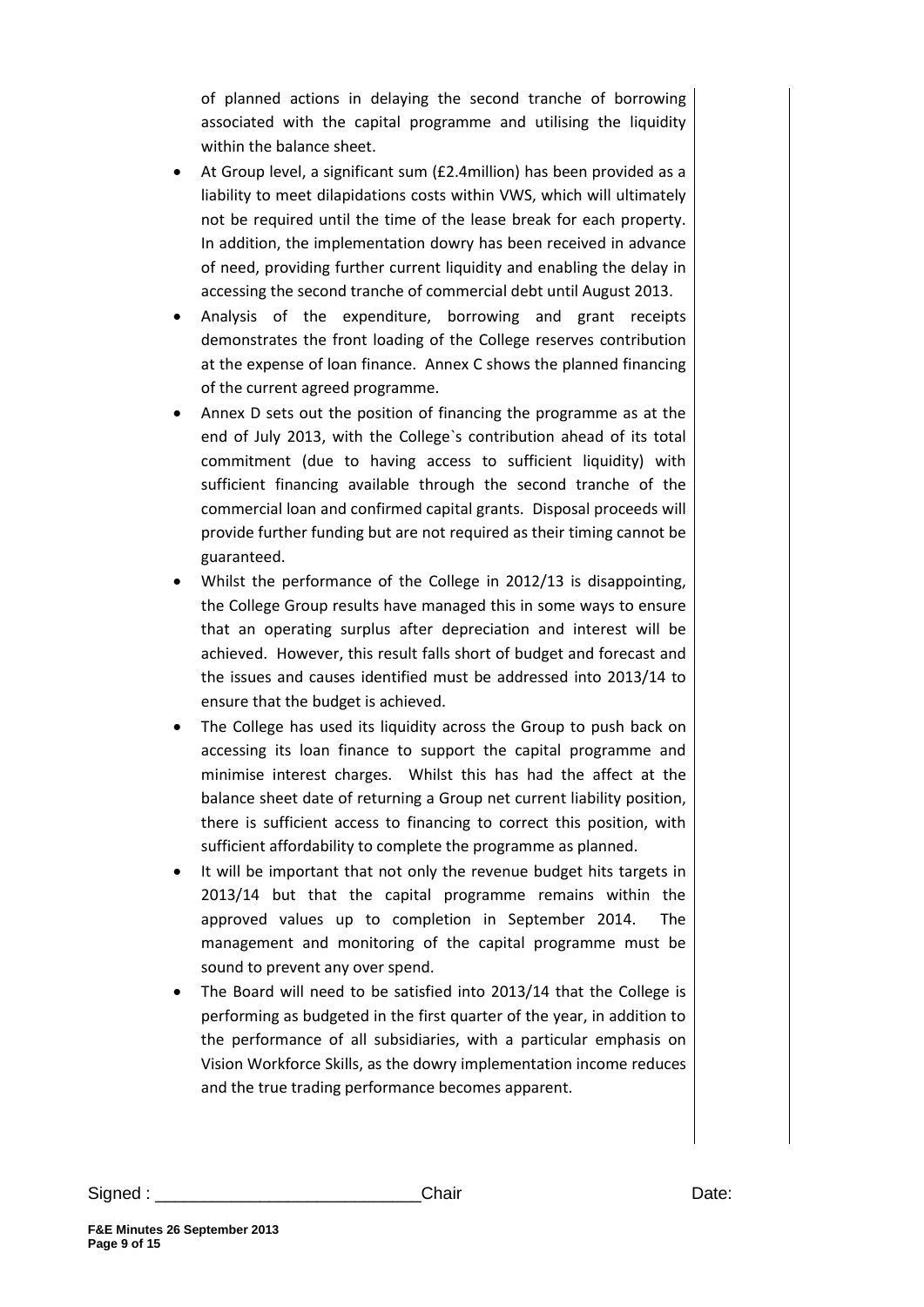|       | In general discussion Members commented upon page 36, viii $-$ all<br>acknowledged that the Work Related Training provision is not really<br>working and needs to be reviewed as a matter of urgency.                                                                                                                                                                                                                                                                                                                                                                                                                                                                                                                                                                                                                                                                                                                                                                                          |                        |         |
|-------|------------------------------------------------------------------------------------------------------------------------------------------------------------------------------------------------------------------------------------------------------------------------------------------------------------------------------------------------------------------------------------------------------------------------------------------------------------------------------------------------------------------------------------------------------------------------------------------------------------------------------------------------------------------------------------------------------------------------------------------------------------------------------------------------------------------------------------------------------------------------------------------------------------------------------------------------------------------------------------------------|------------------------|---------|
|       | Detailed discussion took place regarding pages 42 and 43 of the report,<br>which gives a summary of the capital programme financing and compares<br>original budget with the variances seen. The Principal explained that if<br>the College includes Station Park, it has made an investment to its estate<br>of £40million. Of this £17million is borrowing, £5million are grants and<br>the remainder is the College's contribution. Despite a difficult year in<br>2012/13 the College has been strong enough to make this significant<br>investment.                                                                                                                                                                                                                                                                                                                                                                                                                                       |                        |         |
|       | Members discussed the Ofsted inspection and the findings in relation to<br>Hair & Beauty. It was explained that some unexpected staffing costs had<br>resulted of the remedial actions required to address the issues raised at<br>inspection. It was noted that a whole restructure had been required and<br>regrettably there had been financial consequences attached to this. The<br>Principal confirmed that the Senior Team, prior to inspection, had been<br>aware of some issues to the provision but did not realise the extent of the<br>underlying problems. It is the Senior Team's belief that the 'on the<br>ground' position was not as reported by the Head of School. Going<br>forward, members agreed that there was a need to more closely monitor<br>the professional standards related to the customer facing areas of<br>provision. They requested that this be an area that the Standards<br>Committee monitor and receive reports on throughout this academic<br>year. |                        |         |
|       | Members indicated that Governor links/visits to several customer facing<br>areas may be of benefit and in terms of reports to the Standards<br>Committee, members could ask for more focussed reports on what needs<br>improving. This, hopefully, would tease out the majority of significant<br>issues for review.                                                                                                                                                                                                                                                                                                                                                                                                                                                                                                                                                                                                                                                                           | Standards<br>Committee | 2013/14 |
|       | AGREED:<br>To note the content of the update provided.                                                                                                                                                                                                                                                                                                                                                                                                                                                                                                                                                                                                                                                                                                                                                                                                                                                                                                                                         |                        |         |
| 13.45 | <b>PROVISION FOR BAD DEBT</b>                                                                                                                                                                                                                                                                                                                                                                                                                                                                                                                                                                                                                                                                                                                                                                                                                                                                                                                                                                  |                        |         |
|       | The Director of Finance introduced this item and summarised the<br>following:                                                                                                                                                                                                                                                                                                                                                                                                                                                                                                                                                                                                                                                                                                                                                                                                                                                                                                                  |                        |         |
|       | The College makes the provision for bad and doubtful debts in line<br>$\bullet$<br>with its accounting policy, making full provision for debts over 90<br>days old and levying a 5% provision on residual sales and student<br>ledger balances.<br>The College uses a third party debt collection agency to pursue non-<br>$\bullet$<br>payment of debts in line with policy and procedure.<br>For the year ended 31 July 2013 the College sales ledger balances<br>have reduced from £571k to £484k with the main reduction in the<br>general sales ledger.                                                                                                                                                                                                                                                                                                                                                                                                                                   |                        |         |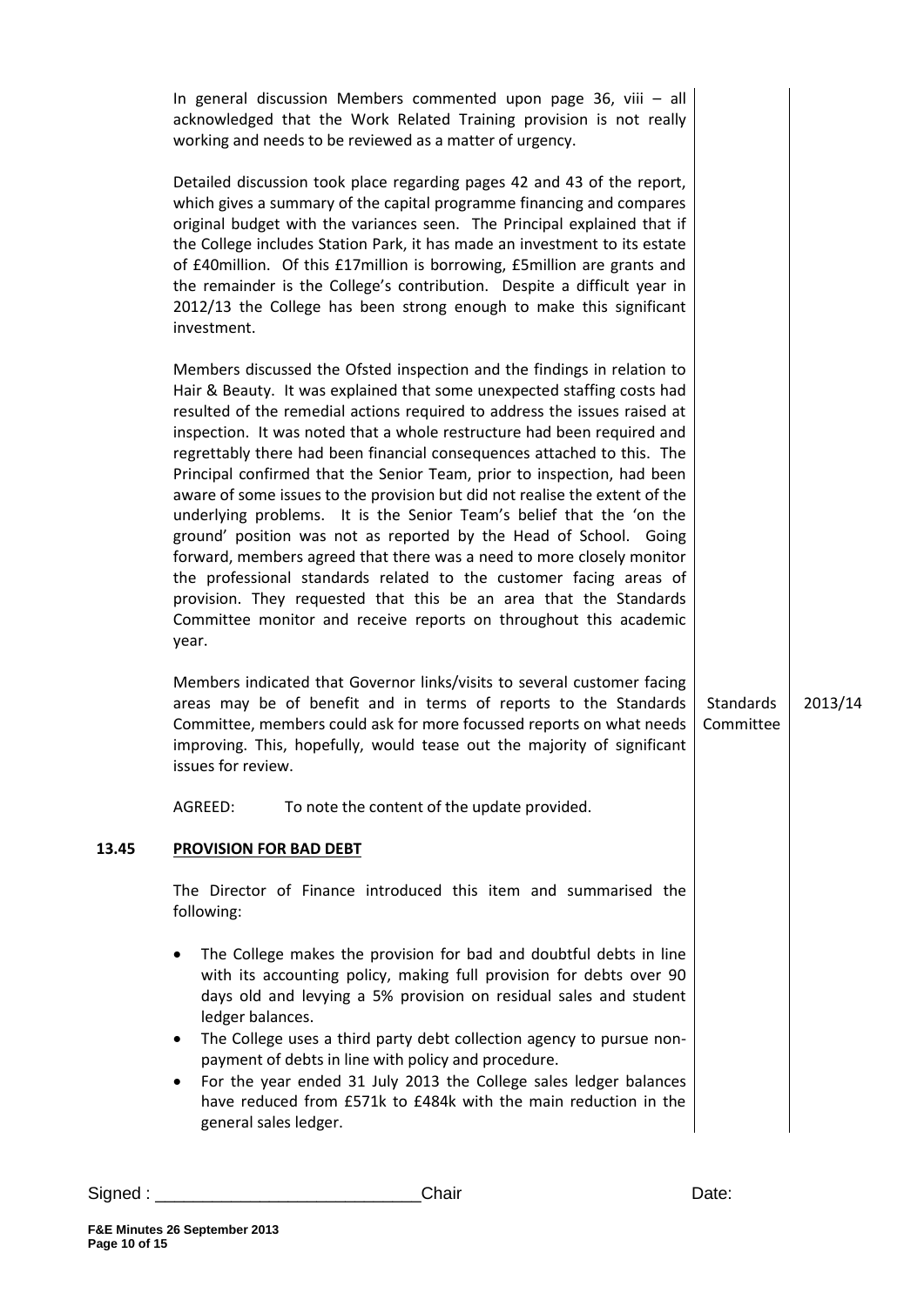- However, provision for bad and doubtful debts has increased from £76.2k at the end of 2012, to £136.9k at the end of 2013. As the College has not written off any debts in year, the provision was expected to increase pending the recoverability of specific debts provided at the end of 2012. It was acknowledged that this has had an impact and contributed to the negative variance on the 2012/13 anticipated year-end performances.
- The College policy of full provision after debts become 90 days of age is followed by a decision to pursue the debtor using a collection agency. However, in many cases the debt will be in dispute and the Credit Team will work with the customer in order to recover the debt and resolve the query.
- The total provision at the end of the year of £136.9k has increased by £60.7k in the year, of this increase in the provision, £55.6k is due to specific provisions. Of the £136.9k, £121.2k relates to specific provisions and £84.8k is for Student courses. The College is now carrying a much higher student ledger.
- The increase of provision for 2012/13 and the corresponding reduction in the overall sales ledger balance has meant that the percentage provision has increased from 13% of total debtors at the end of 2011/12 to 28% of total debtors at the end of 2013.
- Analysis of the specific doubtful debt provision reveals a number of disputed debts that are yet to make it to debt collection. In many cases the company or individual has engaged with the College and queries around the position of Student Finance England or securing a valid purchase order are common in holding up collection. In some cases, genuine dispute delays collection and often results from procedure failure at the point of sale. It was noted that debt collection was quite expensive with a cost of 50% of collection being usual.
- With this in mind, the procedure of securing debt to companies has been changed requiring employer declaration to meet the fees at the point of sale. It is anticipated that this will avoid many of the challenges currently being addressed by the Credit Control Team.

In general discussion it was acknowledged that student debt collection may increase going forward given the introduction of 24+ loans. It was noted that the College has not written off any of the debts for the 2012/13 period, but they have all been provided for.

It was acknowledged that some of the issues that lead to delay in collection are internal that need to be addressed. The Director of Finance confirmed that there are some process issues that need to be improved, and it is clear that the College needs to get smarter. The Director of Finance expressed the belief that the processes are in place, but what needs to happen is that they are properly applied.

AGREED: To note the content of the report.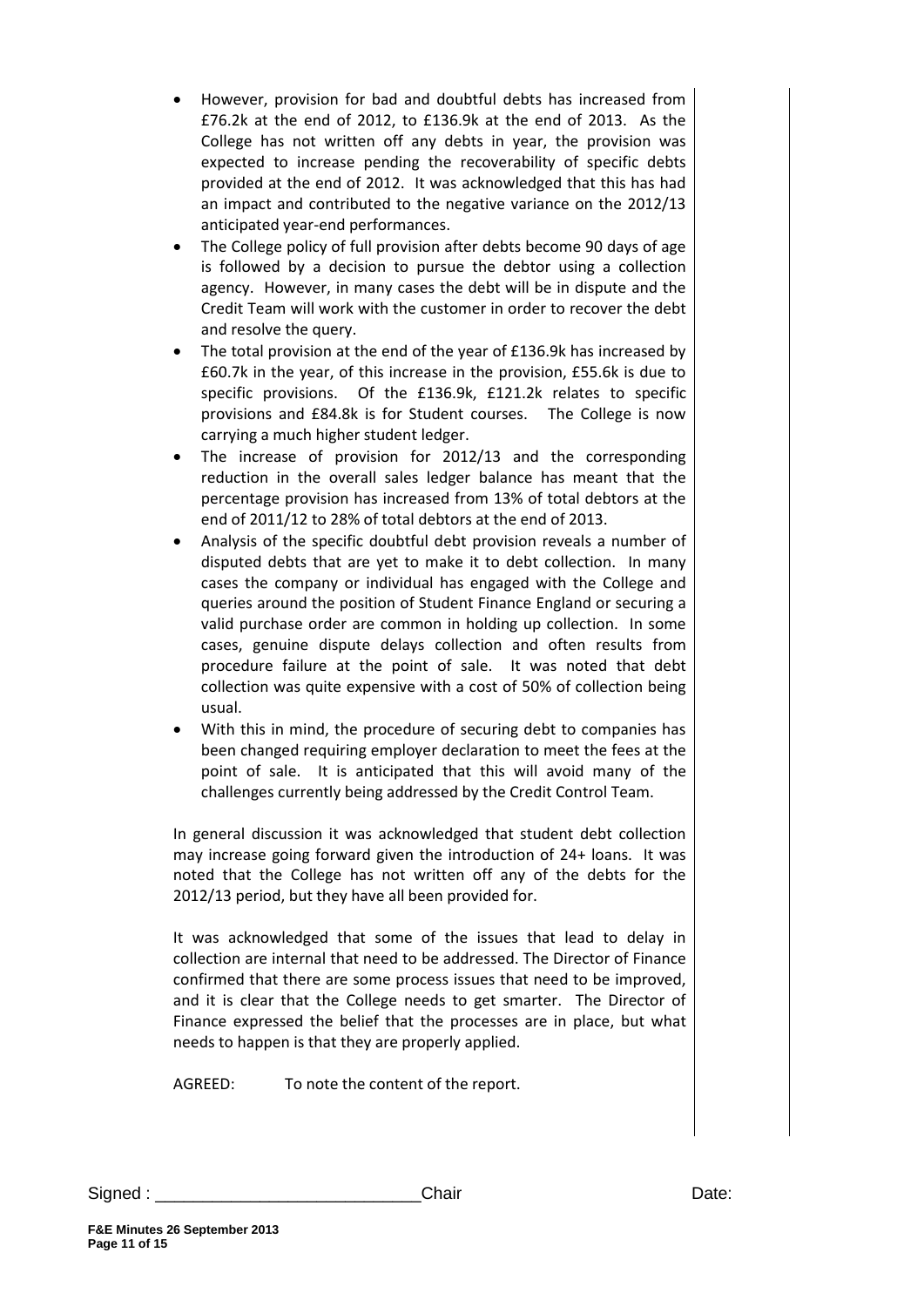#### **13.46 TREASURY MANAGEMENT POLICY AND PERFORMANCE**

The Director of Finance introduced this item and confirmed that what was presented was an annual report split into two areas, a) policy and b) performance.

Members` attention was drawn to the report, and the following was noted:

- The financial year continues to see interest rate returns remain at historically low levels and as a result the College`s risk averse Treasury Management Policy, coupled with the need for short term answers to liquidity. The treasury management function has not been able to deliver any significant investment income during the year to date. However, the College`s cash reserves have been properly secured and protected as a result.
- Past improvement in longer term returns have diminished in the last six months as liquidity in the market continues to be supported by the Bank of England. As a result, medium term rates have regularly fallen below levels achievable within the Colleges own current account arrangement.
- The College received interest on its current account balance at a level of 0.5% above Bank of England's base rate until 13 April 2013, and for year to date this has generated a modest interest income of £63,553k. From 14 April 2013 the College received 0.5% on cleared current account credit balances in line with a loan tender offer from Lloyds TSB.
- In July 2012, the College placed £2million on deposit with Lloyds TSB Bank PLC, securing a rate of 1.55% for six months. This deposit earned the College interest receivable of £12,056.
- In managing the Group cash resources, bksb Ltd secured a twelve month deposit of £1million at 2.49% on 12 August 2012, being returned on 31 July 2013. For the year to date, the deposit has yielded £27,764. It was noted that twelve-month rates are now down to about the 1% mark.
- The total interest earned up to the end of the year is therefore £103,373 and compares favourably to amounts recorded in the previous financial year, exceeding the forecast target of £55k.
- The College currently has an overdraft facility in place until 30 November 2013 of £1million and does not anticipate the use of this facility for the remainder of the financial year.
- The College continues to explore a number of treasury investment opportunities with the banks listed in the Treasury Policy, and although limited in taking opportunities, will report to the Committee should there be a need to establish deposit facilities outside the current banks with which the College has worked.
- The College has operated within the Treasury Management Policy as agreed by the Committee during the duration of the financial year.

Members` attention was drawn to a specific proposed change at page 60 of the policy, it was explained that given the change in bank ratings, two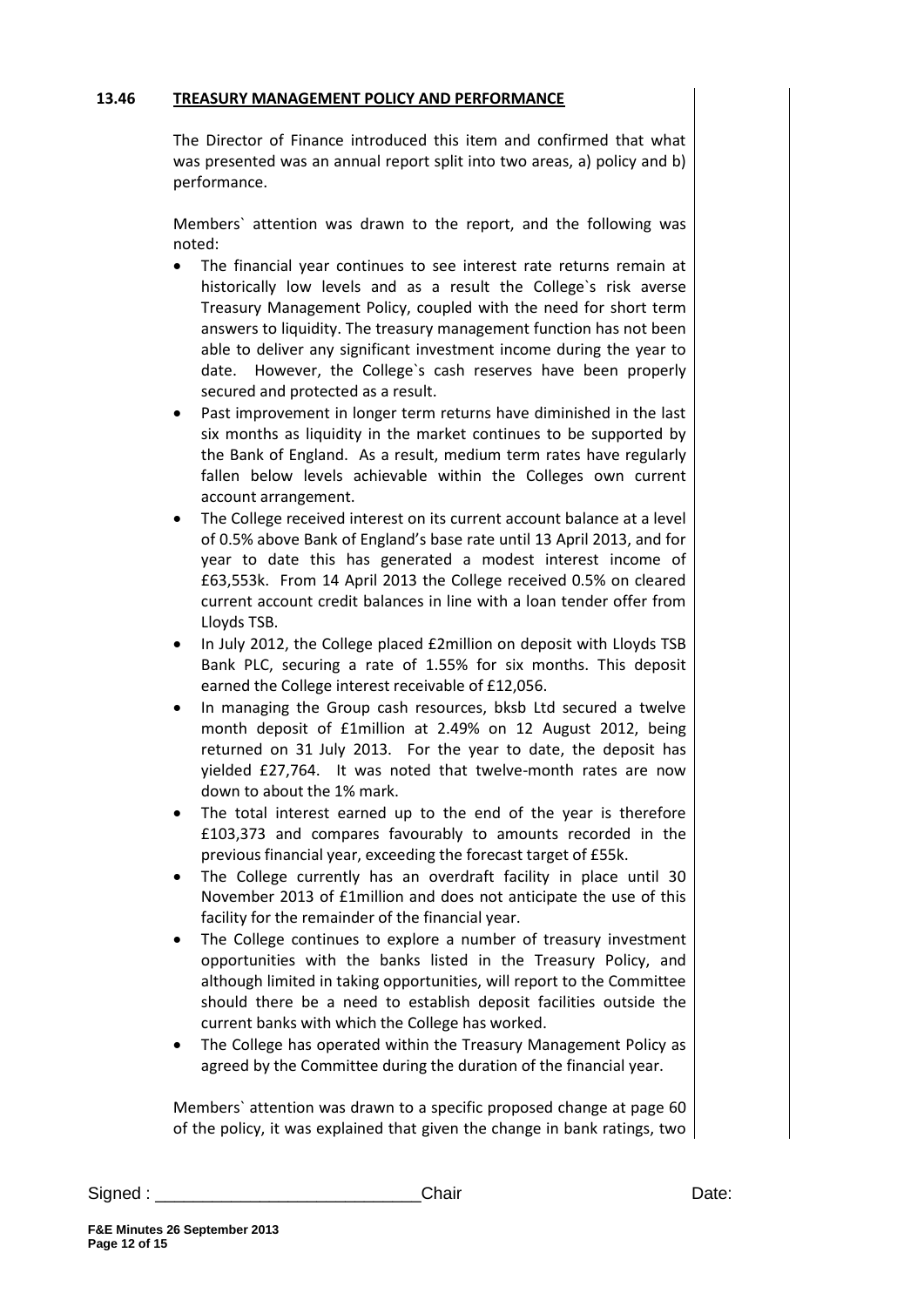of the banks currently on the list are now to be removed. These are Clydesdale Bank and Yorkshire Building Society. Members were entirely happy with the explanation given and happy to endorse the changes proposed.

## AGREED:

- a) To note the Treasury Management and Investment performance for the 2012/13 financial year.
- b) To note the updated Treasury Management Policy presented.

## **13.47 PROCUREMENT REPORT 2012/13**

The director of Finance introduced this report and confirmed that it is an annual update on performance. Members` attention was drawn to page 67, which sets out a list of achievements for the year. It was noted that targets for 2012/13 year were summarised at page 80. All acknowledged that procurement was an important part of the Finance Team function and there is no doubt that significant benefits can be seen when the appropriate processes are followed.

AGREED: To note the content of the annual report presented.

#### **13.48 BOARD MEMBERS EXPENSES 2012/13**

The Clerk to the Corporation presented this item and confirmed that the information was provided to ensure transparency. She confirmed that there was nothing on the schedule which caused concern or that she wished to bring to members` attention.

AGREED: To note the content of the report provided.

#### **13.49 INSURANCE AND RISK 2013/14**

The Director of Finance introduced this item and confirmed that his paper sets out the updated information for the Committee in respect of the College Group insurance costs for 2013/14. The annex provides a comparison between the current charges and the proposal received under the crescent purchasing consortium framework current three-year agreement. It was noted that the College insures the group of companies where possible and as a result this includes full coverage in relation to the activities of Vision Workforce Skills Ltd.

Key points noted were:

- The proposals have been provided against information required under the current agreement with Zurich Insurance, who is the College`s contracted provider.
- There are some changes to the level of cover quoted as requested as part of further competition process. Most notably, in some of the insurable values of the College has increased in size over the past few years.

Signed : \_\_\_\_\_\_\_\_\_\_\_\_\_\_\_\_\_\_\_\_\_\_\_\_\_\_\_\_Chair Date: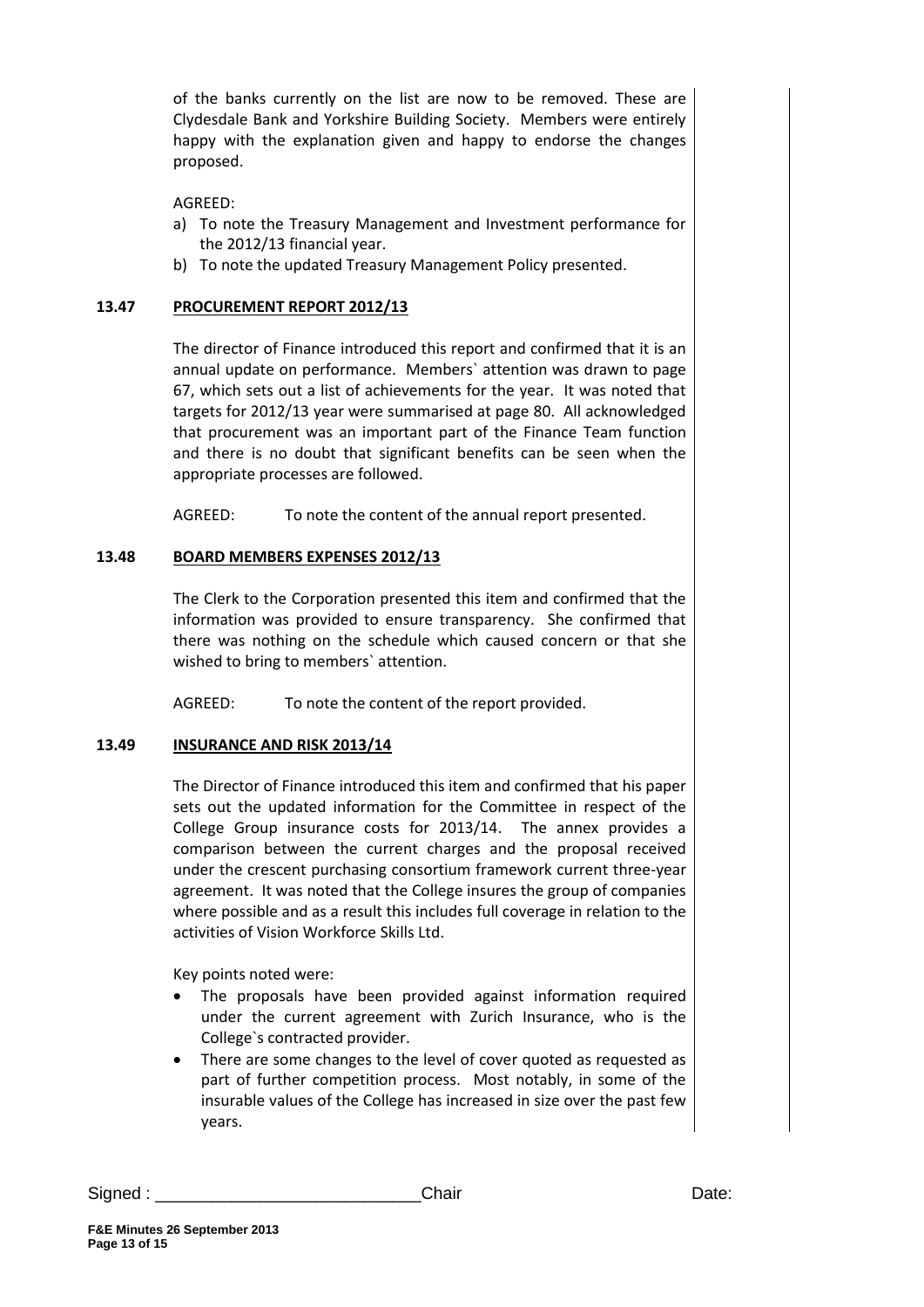- The premiums are based on ratings. Some ratings have changed as a result of shifts in the insurance market. The College`s group claims history can also affect the ratings applied, although this does not appear to be a significant factor over the past few years.
- The College will recharge insurance costs in 2013/14 to each of its subsidiaries as part of the agreed Management recharge. The residual insurance costs have been budgeted within the College`s budget financial year

It was acknowledged that this report simply provides assurance to the Board that insurance is in place. On reviewing page 93, it was noted that the schedule of premium gives a total cost for the 2013/14 academic year of £166,527.75.

AGREED: To note the content of the update provided.

# **13.50 EMPLOYER RESPONSIVE UPDATE**

The Director of Finance introduced this item and drew members` attention to the following:

- The report provides an update on the methodology used to establish the sub-contractor cohort for the 2013/14 contract year for delivery of work based learning provision.
- During the 2012/13 year, the subcontractor cohort was significantly increased due to two main factors, a) the need to engage with new partners to meet activity and the financial contracts in place, and b) the subsequent acquisition of Pearson in Practice, including the continuing support of 17 sub-contractors, to enable them to complete contracts already in place with PiP and to continue to support learners already in learning.
- The high increase in the sub-contractor cohort was always considered to be a short term measure to assist in meeting funding targets for 2012/13 year, with the intention to vastly reduce the amount of contracts offered for activity in the 2013/14 contract year.
- For the contract year 2012/13 a comprehensive partnership management framework (PMF) was implemented to enable objective assessment of contractor performance throughout the year. The process encompasses three KPI frameworks completed by the contracting team, the quality teaching and learning team and the finance team. The outcomes of all frameworks are individually RAG rated by the respective teams and used to form a judgement on subcontractor performance at given points in the contract year, completed after the closure of quarters one, two, three and four. Outcomes from the performance management framework are then used to manage sub-contractors and inform the risk management process as well as forming the basis for contracting decisions.
- In May 2013 a full review of all partners, based on quarter three results, was undertaken to determine which contractors would not be offered contrast for new activity in 2013/14 contract year based on their performance in the first nine months of 2012/13. As a result

Signed : \_\_\_\_\_\_\_\_\_\_\_\_\_\_\_\_\_\_\_\_\_\_\_\_\_\_\_\_Chair Date: